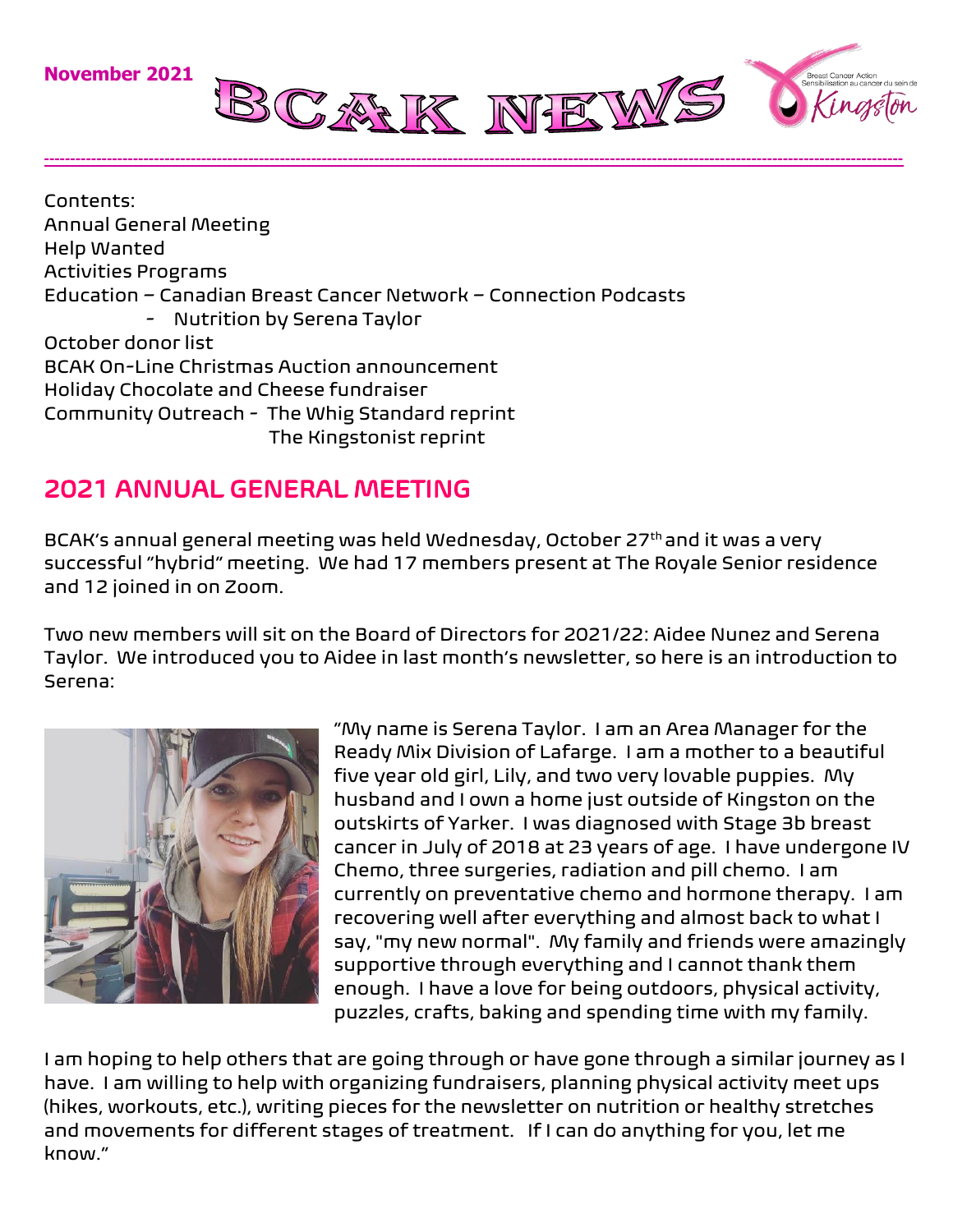BCAK is very fortunate to have Aidee and Serena join us. Both these dynamic ladies have already begun putting ideas on paper – this is going to be a very productive year!!

It's not too late to step up and join us on the board – we are always looking for new and innovative ideas and those come from you!

## HELP WANTED

We are hoping to find a member, a friend or family member who has a background in investments who will volunteer to join a small committee to guide the investment of BCAK funds. This committee will only meet once or twice. Call the office if you or someone you know is interested.

The Board has agreed to begin a search for a casual employee who is computer savvy and available mornings occasional evenings. If you, or someone you know, is looking for casual work and is computer literate, please email a resume to: president@bcakingston.ca.

## BCAK ACTIVITIES PROGRAMS

As of last week, the Exercise , Aqua Activities and Yoga classes are back to normal size. Due to demand, we have added to our roster.

#### Exercise Classes :

Monday morning class: 10:30 a.m. Tuesday morning class: 10:30 a.m. Tuesday evening class: 5:30 p.m. Thursday morning class: 10:30 a.m





#### Yoga Classes :

Thursday evening class: 6:00 p.m. Friday morning class: 11:30 a.m.



Aqua Activities : Thursday afternoons 1:00 – 2:00 and 2:15 to 3:30 p.m. The 1:00 class is low impact – with emphasis on building arm, leg and core strength through the ease of movement in the water.

The second class is more intensive; with a warm up, workout of arms, legs and core and cardio,

Many thanks to Willie Kyer, the program coordinator, for all her efforts in getting our exercise classes up and running after the long shutdown. Many of us are taking advantage of these wonderful programs. They really are beneficial for building strength but good fun! There is nothing better than a good laugh and we certainly get a lot of that!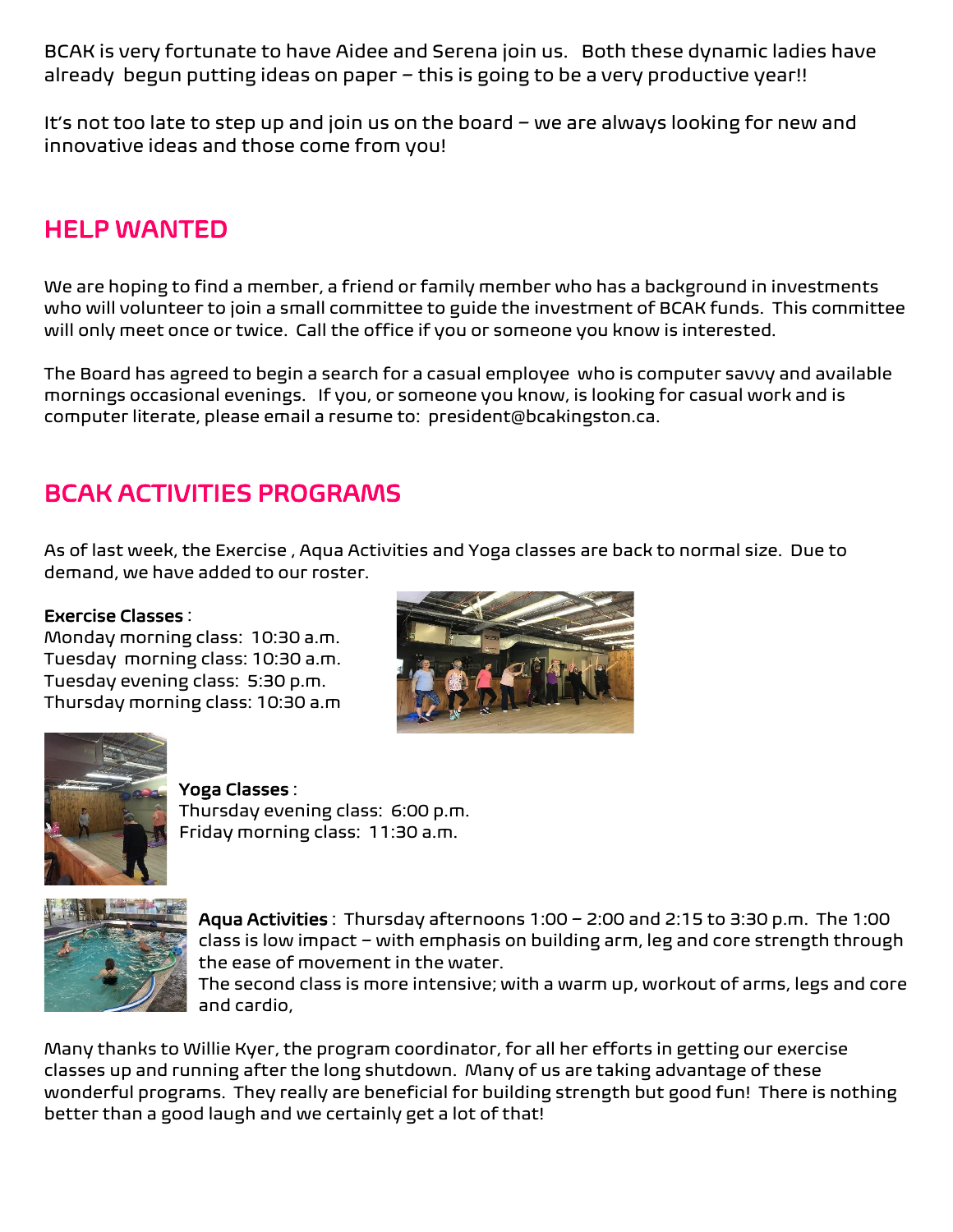Remember, in order to participate in the exercise program, there is a \$20.00 annual activity fee (nontax deductible) but the classes are free on a first-come-first serve basis. You can't find better value anywhere! If you are interested in participating, email willie @ : [wmkyer@gmail.com.](mailto:wmkyer@gmail.com)



Save the date and reserve your spot to come learn about how Pilates supports breast cancer survivors and thrivers. Trial sessions are 30 minutes and led by Infinite Wellness owner Georgia Katsabanis. Each session includes an introduction to Pilates where participants will move and learn how Pilates is a whole-body exercise system that strengthens and mobilizes bodies leading to improved posture, stronger cores, and empowerment. Wear comfortable exercise clothing and leave with a Pilates glow. Reserve your spot today by contacting: donations@bcakingston.ca.

Date: Saturday December 4 Time: 2pm or 3pm Location: 156 Princess Street, Suite 201 (Infinite Wellness Pilates Studio) Investment: Free

Part of our activities program is our very own Chestmates Dragonboat team. Here they are shown gathered for the end of season pot luck luncheon. Part of the 2022 activities will include participation in the 25th anniversary of breast cancer dragon boating by a coming together of teams from across Canada on the same waters where breast cancer dragon boating started in 1996.

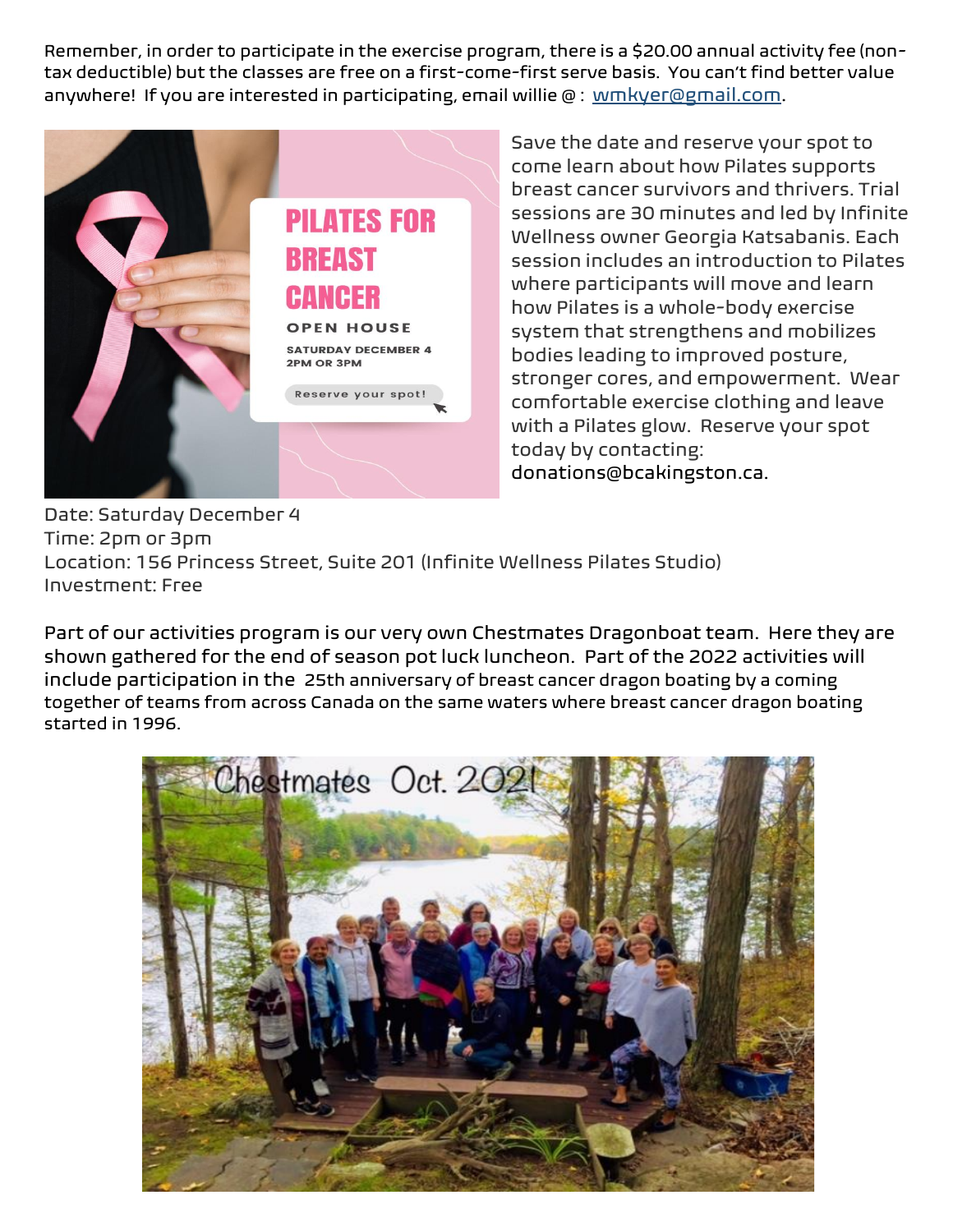

## Breast Cancer Connection Podcast

Breast Cancer Connection is an informative, conversation-based podcast created and hosted by the Canadian Breast Cancer Network (CBCN). Designed for patients and caregivers alike, Breast Cancer Connection breaks down complex terms and topics through meaningful discussion with expert voices. It provides helpful information, resources, and authentic stories for those touched by breast cancer.

Episode 1: Breast Cancer Stages and Types Explained

Episode 2: Recurrence: Terms, Risks, and Steps for Prevention

To listen to the podcast, copy and paste: [Canadian Breast Cancer Network -](https://www.cbcn.ca/en/) Home (cbcn.ca)

## Nutrition by Serena Taylor

Sometimes it can be difficult to want to eat; taste buds change, nausea from treatment or lack of enjoyment from eating. On the flip side too, some medications during treatment may make you want to eat everything in sight.

It is important to remember to fuel your body with the nutrients that it needs, especially when is its fighting or recovering. Eating a diet rich in vegetables, fruits and whole grains can really help give your body the nutrients it needs to keep going.

If you have found that many things are tasting "blaaaa" from treatment, try using different spices that might make your sense of smell trigger your brain to see the food more appetizing. Also, use an array of colors in your dishes to capture your sense of sight and may trigger your brain to think, "Oh! This looks great, maybe I am hungry".

If you are on the other end of the spectrum, and are on steroids or other medications that make you want to eat everything in sight, try portioning, still making sure you are getting all the needed nutrients. Also, maybe try drinking more clear fluids. You may not be hungry, just thirsty.

Always be sure to discuss with your doctor about what and how much you should be taking in during and after treatment. Remember, everyone's body and treatment path is different, so how we fuel our bodies will be different too. Discuss with your doctor if you have any questions, the Cancer Centre does have a professional Nutritionist that could be a resource too if you have additional questions.

#### Recipe of the Month: Smoothies!

Smoothies are quick and easy to make and the recipes can be changed so easily. They can be bright in color and smell amazing, capturing those other senses. You can also get a whole lot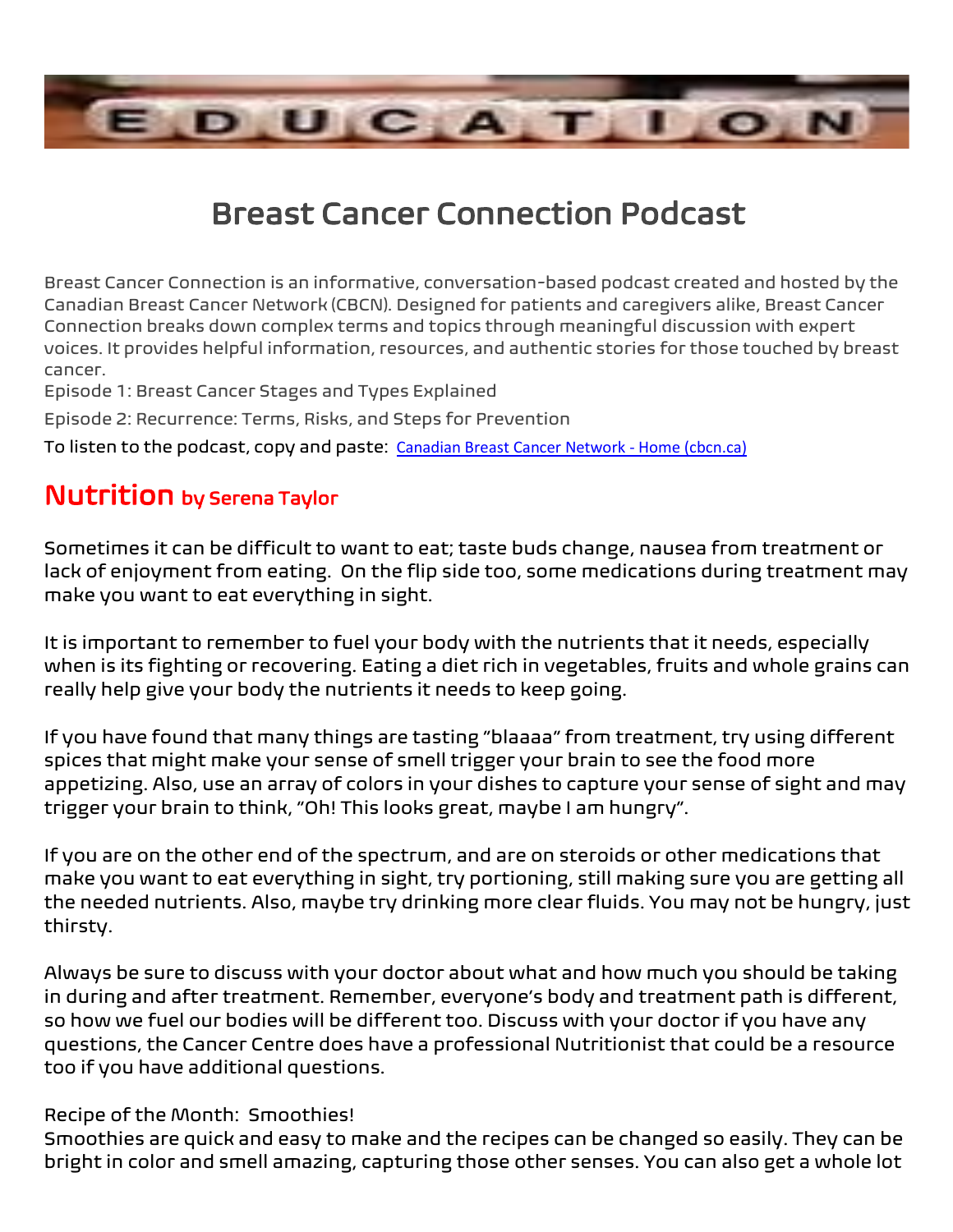of nutrients packed into one glass if you pick the right ingredients. Below are a couple examples of great morning smoothies. Give it a try or be adventurous and change up the ingredients if you want!

- 2 cups frozen unsweetened blueberries ½ cup calcium-fortified orange juice ¾ cup low-fat or nonfat vanilla yogurt ½ medium frozen banana ½ teaspoon pure vanilla extract
- 1 cup filtered water ½ frozen banana ½ ripe pear ½ Granny Smith [apple](https://www.webmd.com/food-recipes/benefits-apples) 2.5 cups spinach Juice of ¼ lemon
- 1 mango, peeled and cut into chunks ½ orange, peeled and quartered 1 carrot, sliced into chunks 1½ cups unsweetened soy milk 1-inch piece of ginger, peeled 6 ice cubes

## OCTOBER DONATIONS

Sincere thanks to all the individuals, businesses and groups who so generously donated to Breast Cancer Action Kingston in the month of October.

> Bev Martin Clare Breckinridge Doris Salter Gurley Thompson Heidi Blondin Financial IBM Employees Lynda Keeler Renata Stewart Ryan Hobart Sandra Esford Sandra Joyce Sharon Esford Sharen Hogarth Sheilagh Nolan Sylvia Treadgold United Way Donation from Victoria BC Alison Ahara In Memory of : Barb Raudnask Muriel Laird In Memory of : Adele Cummings Elaine Parratt In Memory of : Adele Cummings Donald Kinsella In Memory of : Adele Cummings Ioene Davidson In Memory of : Adele Cummings

Marilyn Smith In Memory of : Ella Johanna Stryio Tami Perera In Support of : Amanda Hulton Fundraiser Nicola White In Support of : Amanda Hulton Fundraiser The Royale Senior Residence Chili Fest Drive Through Fundraiser Trillium Ridge Senior Residence Bake Sale Fundraiser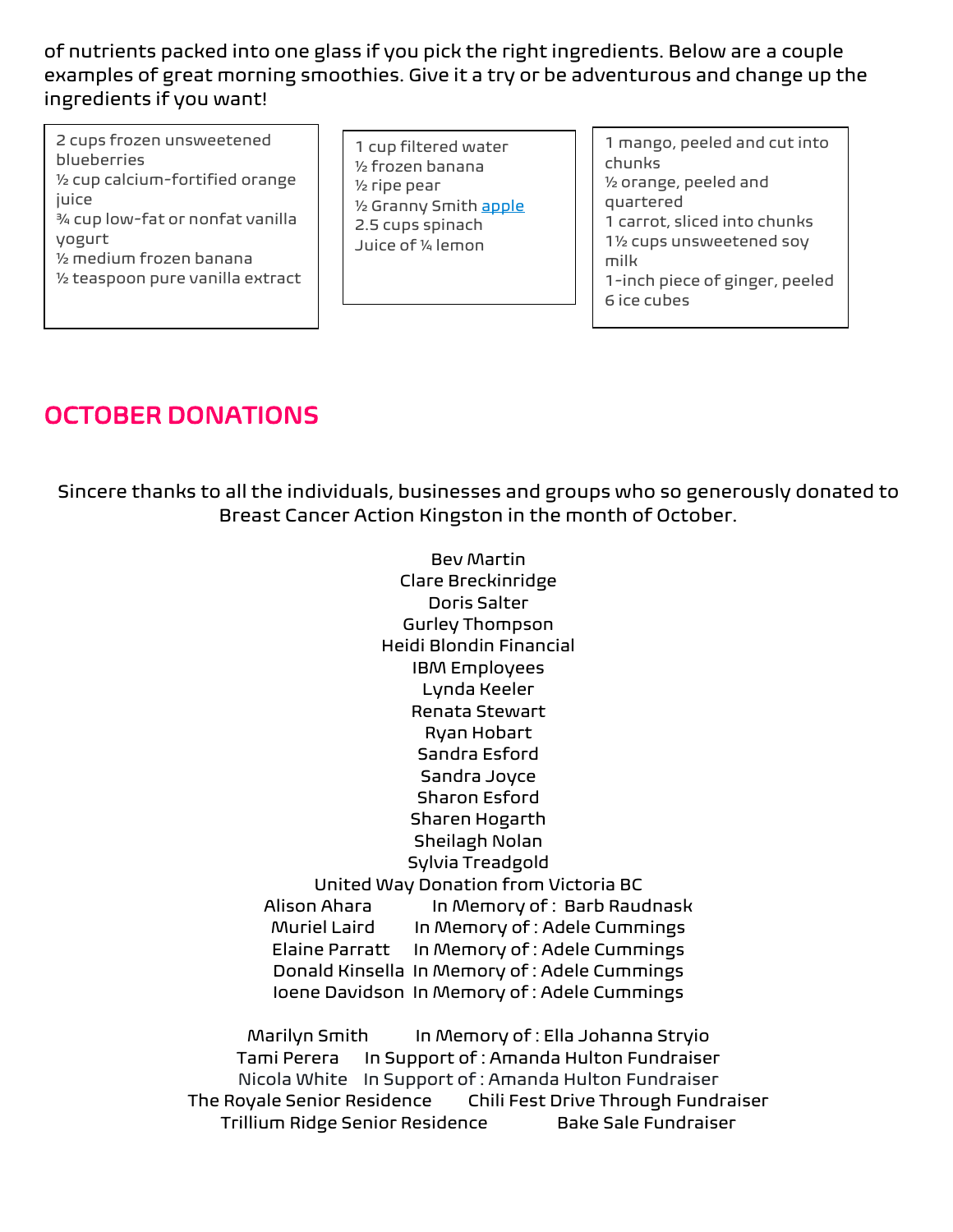We apologize to Sandra Joyce and Lynda Keeler – somehow your donations were missed in September's newsletter



**Breast Cancer Action Kingston** 

Sensibilisation au cancer du sein de

Did you miss the call for donations of items to the auction? Email Linda Yohn: [vp@bcakingston.ca](mailto:vp@bcakingston.ca) if you have any NEW items to add. Then copy this notice and send it to ALL your friends. Some great items for holiday gifts will be auctioned.

We are hoping to have a record number of participants in our auction this year!

Watch the website: bcakingston.ca for a list of items to be auctioned. There will be an email to all members next week to remind you to get the word out and plan your shopping.

#### CHEESE AND CHOCOLATE FUNDRAISER FOR THE HOLIDAYS

You had a taste of our Wilton Cheese last Christmas and again in June and we offered up Donini Chocolate for Easter treats…now we are combining the two favourite food groups at one time so you can cover the buffet table and wrap up amazing treats for family and friends this holiday season.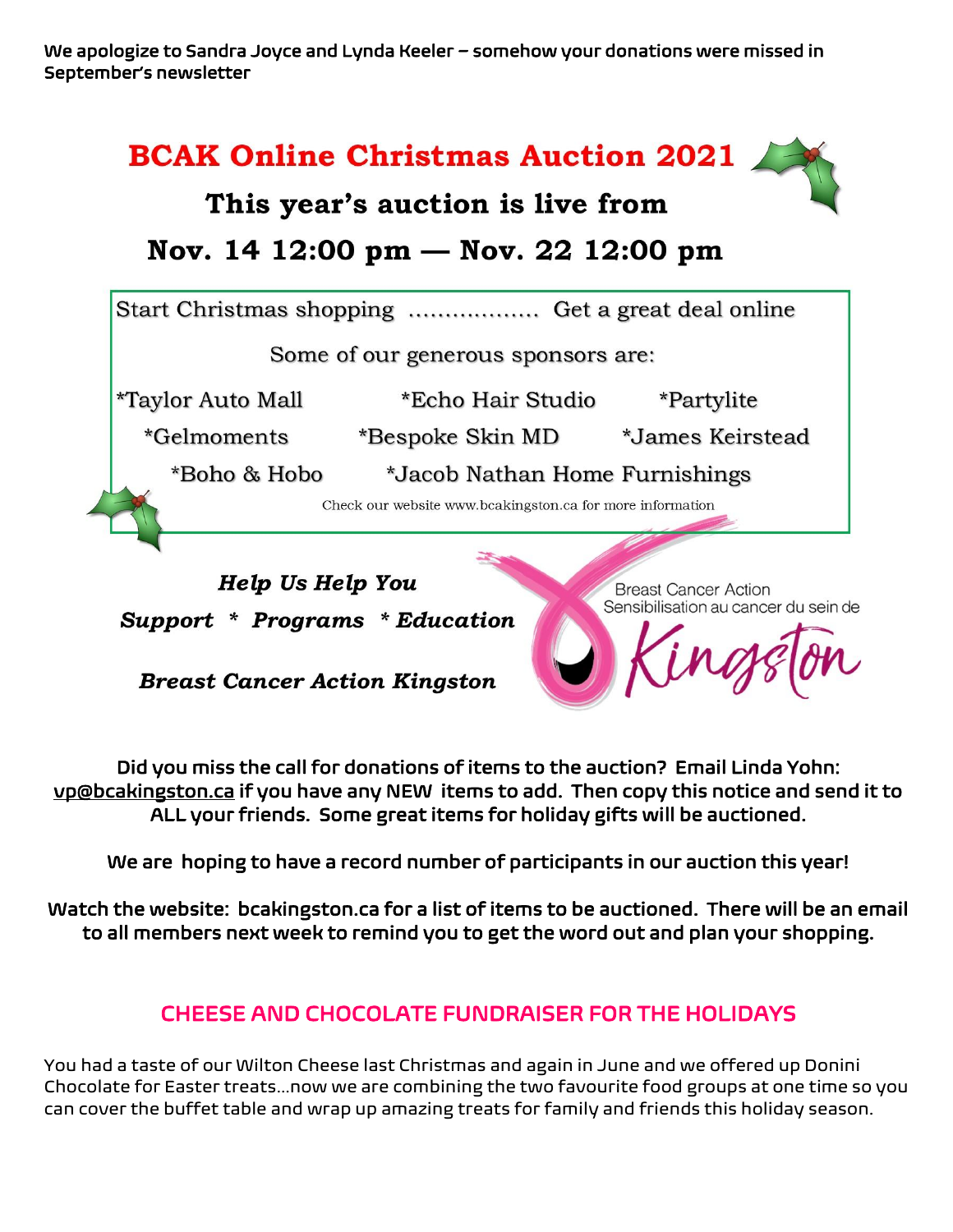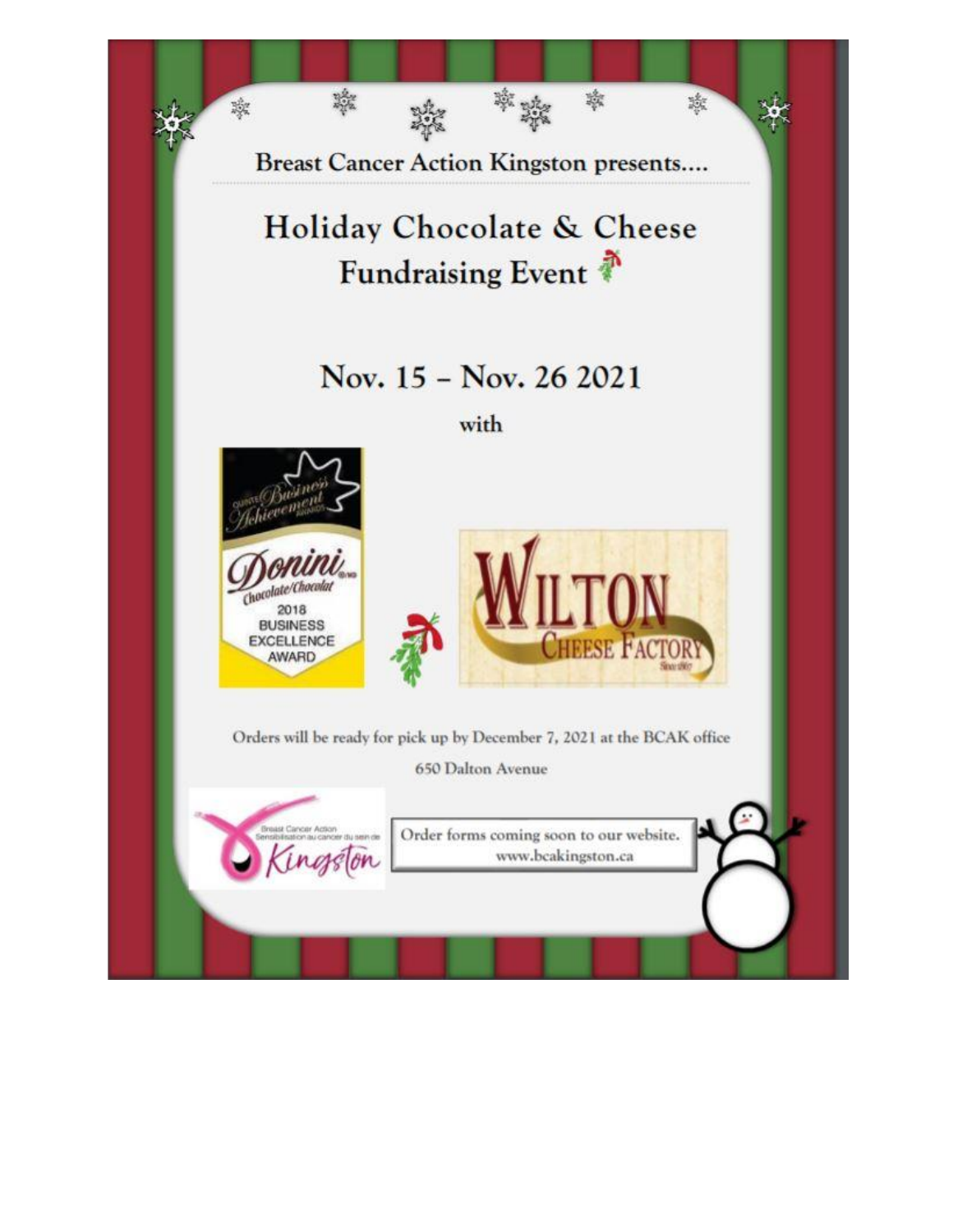#### **COMMUNITY OUTREACH**

Last March, Breast Cancer Action Kingston was awarded a \$10,000.00 grant from the Saunders-Matthey Cancer Prevention Fund for a community outreach program. As you know, BCAK serves a very large area of South Eastern Ontario (see map) and we wanted to let breast cancer patients and survivors in outlying areas know about us and what we do in the community. We want these people to know we are here to help them if there is anything they need.

The project was delayed due to Covid but we have now launched the campaign in full. Linda Yohn has coordinated a media blitz of print and on-line advertising for BCAK in the local press and Post media publications in our catchment. Here is the article Post Media ran in 7 outlying newspapers (as well as Kingston's Whig).

This article is **[Sponsored](https://www.thewhig.com/news-sponsored/no-matter-where-you-are-in-the-cancer-region-breast-cancer-action-kingston-is-there-to-help?fbclid=IwAR0KwD139H0YqsFEdrRx2I9dI4avhpVBdhUVtVY09t7L7cvm04M2Cc3W_lg#sponsored-popup)** by **[BCAK](https://www.bcakingston.ca/)**

# **No matter where you are in the cancer region, Breast Cancer Action Kingston is there to help**

Author of the article: Ursula Leonowicz • Postmedia Content Works Publishing date: Oct 28, 2021 • 4 days ago • 2 minute read

Breast Cancer Action Kingston is a community organization that supports cancer patients at all stages. PHOTO BY BCAK

With a reach that extends to Maynooth in the north, Picton in the south, Brighton in the west and Cardinal in the east, Breast Cancer Action Kingston (BCAK) is a community organization like no other. BCAK is run by a board of directors that is made up of breast cancer survivors and volunteers dedicated to ensuring that no one within their reach experiences the disease on their own.

Originally established in 1993 to act as a source of



support, research and education to people affected by cancer in the Southeastern Ontario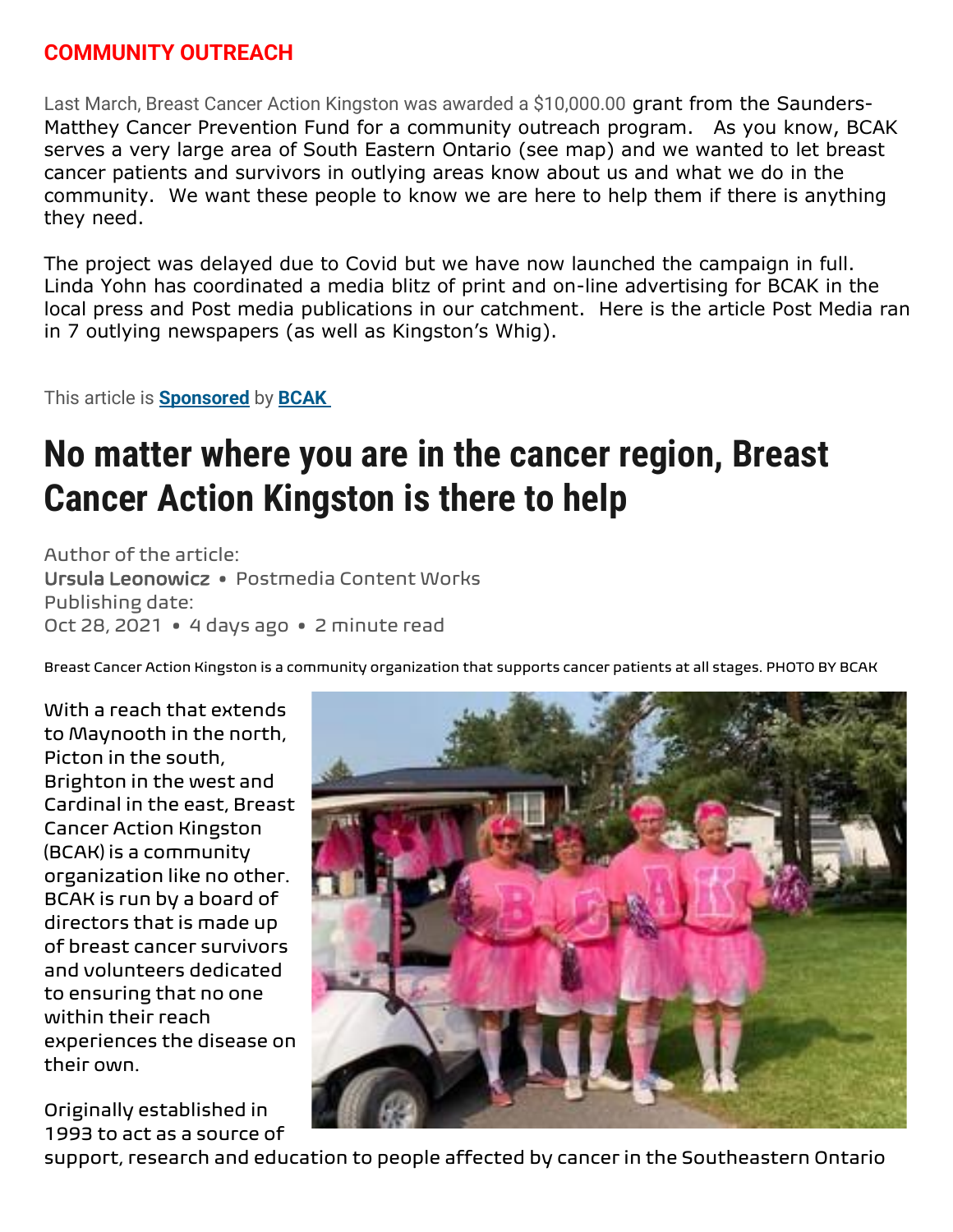cancer region, the non-profit, charitable organization runs a variety of programs and services aimed at making the breast cancer journey less lonely, and more informed.

Based in Kingston, on Dalton Ave., BCAK provides support for patients, survivors and their families. When possible, it helps fund local research projects by the University Hospitals Kingston Foundation and educates its members, as well as the general public, about new diagnostics, treatments and the importance of self-examination.



Chestmates, one of BCAK's programs, is the only breast cancer survivor dragon boat team in the region's catchment area. The organization offers aquafit, yoga and exercise classes to its members as well.

It also manages the Hands-On Self-Examination program, a community discount program and a phone line that's open four days a week. During off hours, messages are monitored and immediate action is taken if and when warranted.

Through its support program, community members can speak to an in-house, certified facilitator who can help talk them through the breast cancer treatment and survival process via phone, or Zoom. The facilitator can also act as a source of comfort throughout the entire journey.

While the organization doesn't provide medical advice, it can act as a valuable source of information; especially for people in remote communities who don't have ready access to cancer resources and often have to travel all the way to Kingston for medical treatment.

In addition to increasing awareness about its existence, purpose and catchment area, BCAK is currently on a mission to find out more about the people it serves, where they are and what they need in terms of breast cancer support, in order to better serve them.

For more information about Breast Cancer Action Kingston, to arrange to speak to a facilitator or to access the [contact page](https://www.bcakingston.ca/contact) and provide feedback, visit [bcakingston.ca](https://www.bcakingston.ca/), email office@bcakingston.ca or call 613-531-7912.

This story was created by Content Works, Postmedia's commercial content division, on behalf of Breast Cancer Action Kingston.

and a reprint from The Kingstonist, November 3, 2021 edition:

From diagnosis to remission, Breast Cancer Action Kingston supports those on the journey

[November](https://www.kingstonist.com/news/breast-cancer-action-kingston-supports-those-on-the-journey/) 3, 2021 [Jessica](https://www.kingstonist.com/author/jessica-foley/) Foley